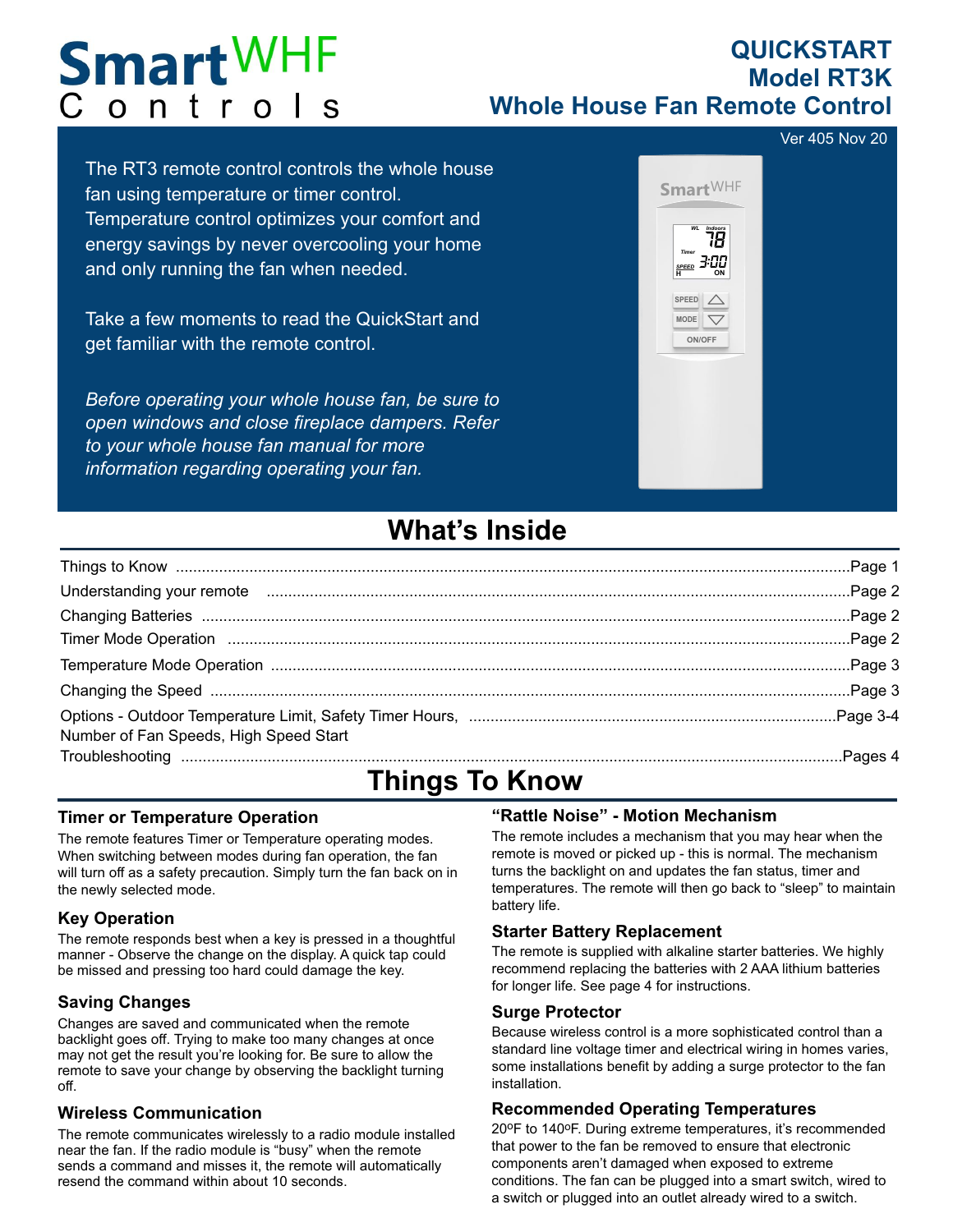### **UNDERSTANDING YOUR REMOTE**



### **Key Operation**

- **1** Press the SPEED key to change the fan speed.
- Press the MODE key to switch between Timer Mode and Temperature Mode. **2**
- **3** Press ON/OFF to turn the fan on or off.
- **4** Press the UP key $|\triangle|$  or DOWN key  $|\heartsuit|$  to adjust the Timer Hours or the Cool Set To temperature.

### **Display**

WL indicates the remote is linked to the radio module. **1**

Displays the indoor temperature where the remote is located. **2**

Timer Hours. **3**

Cool Set To is the temperature that you want the house to cool to. **4**

### **Changing Batteries**

Replace the starter batteries with two AAA Lithium batteries. The battery compartment is accessed by removing the four screws on the back of the remote. Be sure the polarity is correct when installing the new batteries.

### **OPERATING YOUR FAN**

Select how you would like to operate your fan - Timer or Temperature Mode and follow the simple instructions to start Timer or Temperature fan operation. Make sure windows are open before operating your whole house fan.

### **TIMER MODE**

Press the MODE key to select Timer Control (shown below). When switching between modes, the fan turns off.

Contains Then entitles Module<br>For D. D. O. Abendales with Part 15 of the PCC Rules.<br>Dematoria subject to the Midwing Lea conditions (1)<br>The device may be considered to the Midwing and CO<br>the device may be considered to the

**ID # 05-a7** Laguna Hills, CA eCONTOIS econtatus.u.v.<br>ECONTOIS econtatus.h.com

Wireless Remote Control

Ver. X.XX

Timer Mode operates using a timer set from 1 to 12 hours (factory set to 3 hours). The ON/OFF key is used to start timer operation. The fan will turn on and run for the time displayed.

#### **START TIMER OPERATION**

Press the ON/OFF key to display ON.

#### **ADJUST THE TIMER SETTING**

Press and hold the  $\boxed{\triangle}$  or  $\boxed{\nabla}$  key to adjust the Timer Setting.

- Adjusting the Timer while the Fan is On sets the Timer for just that operation.
- Adjusting the Timer while the fan is Off sets a preferred timer setting that will be used each time the fan is turned on.

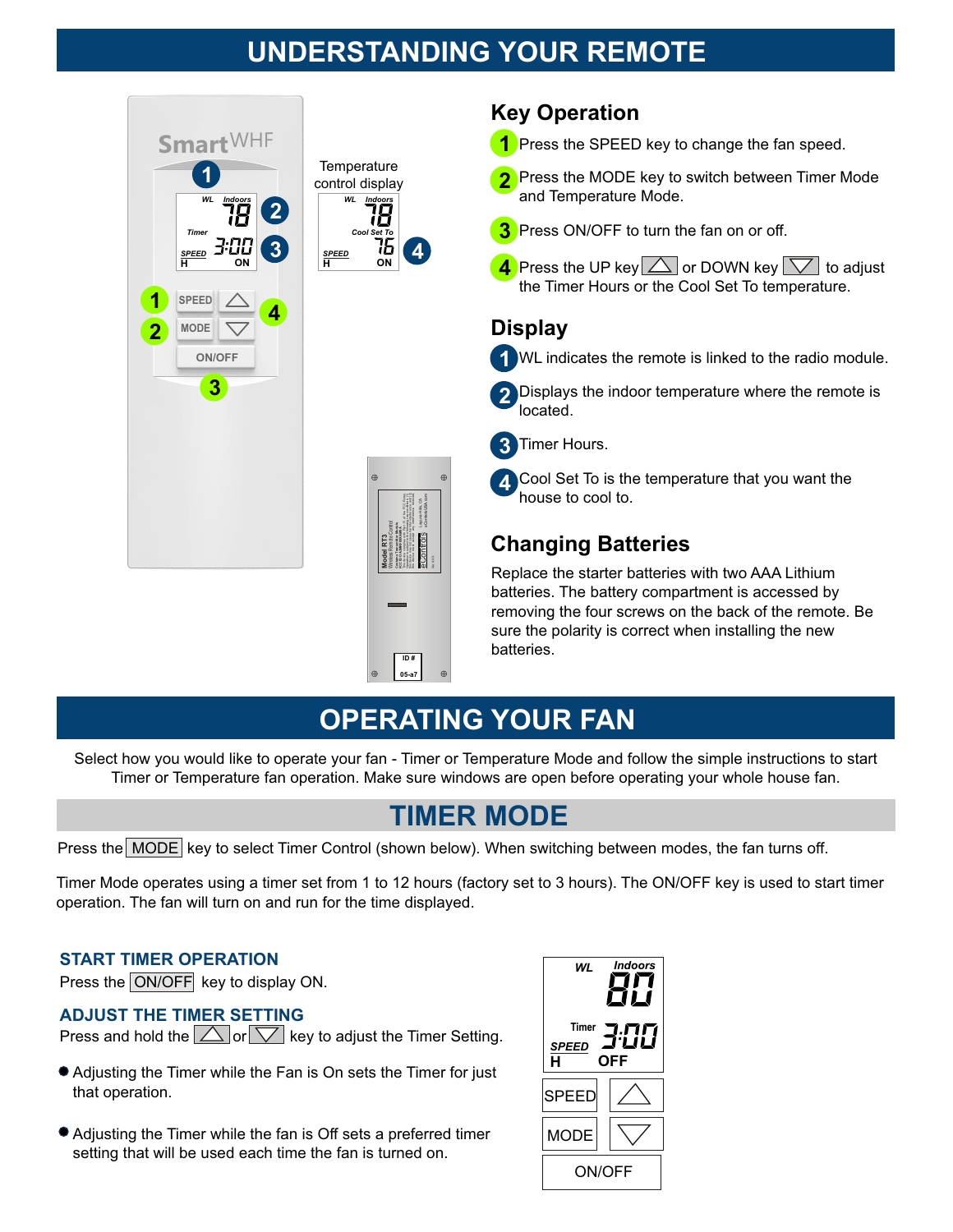## **OPERATING YOUR FAN**

### **TEMPERATURE MODE**

Press the MODE key to select Temperature Control (shown below). When switching between modes, the fan turns off.

Temperature Mode operates using the Indoor temperature and the Cool Set To temperature. The ON/OFF key is used to start temperature operation. The fan will turn on when the Set To temperature is below the Indoor temperature. Once the Indoor temperature drops below the Set To temperature the fan will turn off. If the Indoor Temperature rises above your Set To Temperature, the fan will again turn on to continue to cool your home to your Set To Temperature. Set To is adjustable from 60° to 95°.

#### **START TEMPERATURE OPERATION**

Press the ON/OFF key to display ON.

#### **ADJUST SET TO TEMPERATURE**

Press and hold the  $\Box$  or  $\Box$  key to adjust the Set To temperature.

In Temperature Mode, a built in Safety Timer will automatically turn the fan off after 8 hours. To adjust the Safety Timer hours, see Options.



### **CHANGE FAN SPEED**

Press and hold the SPEED key until the desired speed is displayed then release.

If the number of speeds available does not match the number of speeds of your fan, see Troubleshooting.

## **OPTIONS**

#### **OUTDOOR TEMPERATURE LIMIT SAFETY TIMER HOURS**

Only displayed if the optional TS3 Outdoor Temperature Sensor is installed (see page 4 for more information on the TS3 sensor). Fan operation will be delayed in both Timer and Temperature Mode until the outdoor temperature drops below the limit set. Default limit is 80<sup>o</sup>. Adjustable from  $60^{\circ}$  to 99<sup>o</sup>. LIMIT will be displayed when operation is inhibited because the outdoor temperature limit is too high.



Access Options- Press and hold the **STimer P.P.F.**<br>MODE key then while holding the **STIMP** MODE key then while holding the MODE key, press either  $|\triangle|$  or  $|\nabla|$ to display the options.

 $\bullet$  Press the  $\Box$  or  $\triangledown$  key to change the outdoor temperature limit. The change is saved when the backlight turns off.

The built in safety timer runs in the background in Temperature Mode and automatically turns the fan off after 8 hours in case you forget. Default is 8 hours. Adjustable from 1 to 16 hours. The Safety Timer can be turned Off although not recommended.



Access Options- Press and hold the MODE key then while holding the MODE key, press either  $|\triangle|$  or  $|\nabla|$ to display the options.

- If STimer is not displayed, press the MODE key until STimer is displayed.
- $\bullet$  Press and hold the  $\triangle$  or  $\triangledown$ key to adjust the safety timer hours. The change is saved when the backlight turns off.